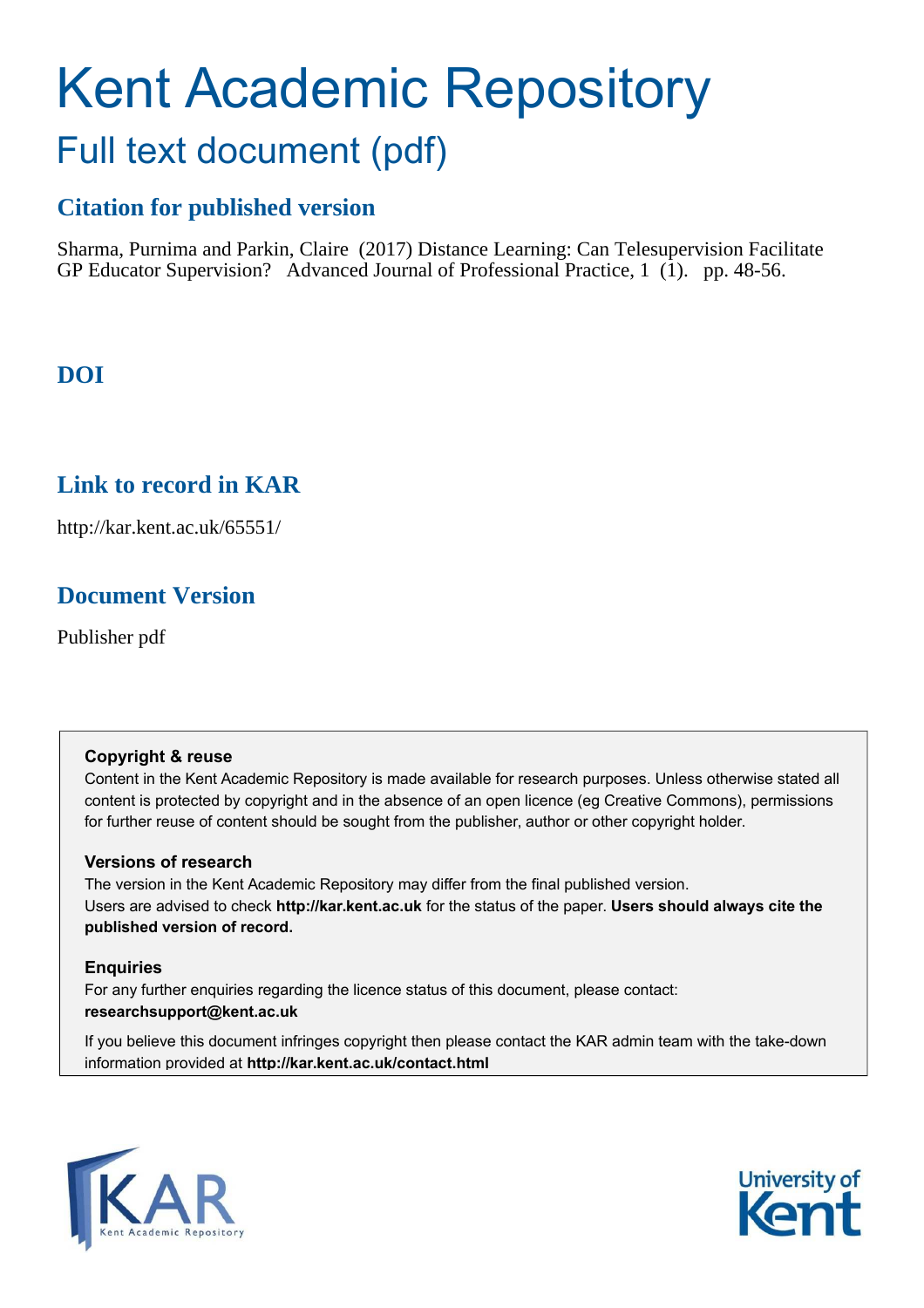## Distance Learning: Can Telesupervision Facilitate GP Educator Supervision?

**Purnima Sharma<sup>a</sup>** MBBS MRCGP DFFP DRCOG

**Claire Parkin<sup>b</sup>** PhD DIC MSc BSc (Hons) PGCHE FHEA *a. Gravesend Medical Centre, Gravesend, Kent, UK. b. Centre for Professional Practice, University of Kent, UK.* 

#### **KEY WORDS**

Professional Practice; Supervision; Teaching; Education; Medicine

#### **ABBREVIATIONS**

ES - Educational Supervisor CS - Clinical Supervisor CMC - Computer Mediated Communication

All authors made substantive intellectual contributions to this paper by making substantial contributions to conception and design, acquisition of data, or analysis and interpretation of data; drafting the article or revising it critically for important intellectual content; and giving final approval of the version to be published.

Accepted for publication: September 29th 2017

Address correspondence to: Dr Purnima Sharma, Gravesend Medical Centre, 1 New Swan Yard, Gravesend Kent UK DA12 2EN. E-mail: psharma3@nhs.net

Chief Editor: Dr Claire Parkin. Current affiliation is: Centre for Professional Practice, University of Kent, M3-22 Medway Building, Chatham Maritime, Kent. ME4 4AG. UK.

#### **[C.L.Parkin@kent.ac.uk](mailto:C.L.Parkin@kent.ac.uk)**

**[AJPP@gmail.com](mailto:AJPP@gmail.com)** 

**<https://journals.kent.ac.uk/index.php/ajpp/index>**

AJPP (ISSN Number: Online 1098-4275). Copyright © 2015 by the Centre for Professional Practice.

**FINANCIAL DISCLOSURE:** *The author(s) have indicated that they have no financial relationships relevant to this article to disclose.* 

Funded by: Health Education England Kent Surry and Sussex.

### **What this paper adds:** AUTHORS: THE POST STATE OF THE POST STATE OF THE POST STATE OF THE POST STATE OF THE POST STATE OF THE POST STATE OF THE POST OF THE POST OF THE POST OF THE POST OF THE POST OF THE POST OF THE POST OF THE POST OF THE PO

Electronic media such as Skype can be used to facilitate supervision between a trainer and their trainee. This paper describes a GP educator telesupervision experience, in circumstances where face-to-face supervision with the trainee, was not feasible. Frustrations with the technology are highlighted and useful IT tips for successful telesupervision are provided, for other professionals considering its use.

#### **Abstract**

Distance learning involving both time-synchronous (telephone) and asynchronous media (email, podcasts) has been used successfully in education and supervision of allied medical specialties over the years. However the poor social presence afforded by such electronic interfaces has, until recently, limited the application of distance learning to post- graduate medical education. High-quality real-time audio-visual communication software is now widely available and being used increasingly for social communication by more and more people. Could this technology be used to facilitate the educational development of remote learners? This paper offers the experience of senior GP Educators using remote, time-synchronous, audio- visual technology (namely Skype) to provide distance supervision to a peer educator.

#### **Introduction**

New challenges to delivery of education in the UK National Health Service are being driven by changing workforce demographics (Rimmer, 2015) and on-going fiscal austerity (Roberts, Marshall and Charlesworth, 2012). Large parts of the UK face net shortages of GPs (and, by extension, GP Educators) as many GPs approach retirement age in the next decade (Baird, 2016). Successful use of remote digital technology in a tele-health pilot in Kent (The Kings Fund, 2013) and positive feedback of the use of computer mediated e-supervision from allied health professionals (Carlin et al., 2013) have confirmed that two-way video and voice enabled communication is a viable, practical and cost-effective option to meet the shortfall of time, budgets and suitably-trained accessible personnel in geographically challenged areas (Dudding and Justice, 2004). To further add to this knowledge base, the authors present their experiences of using Skype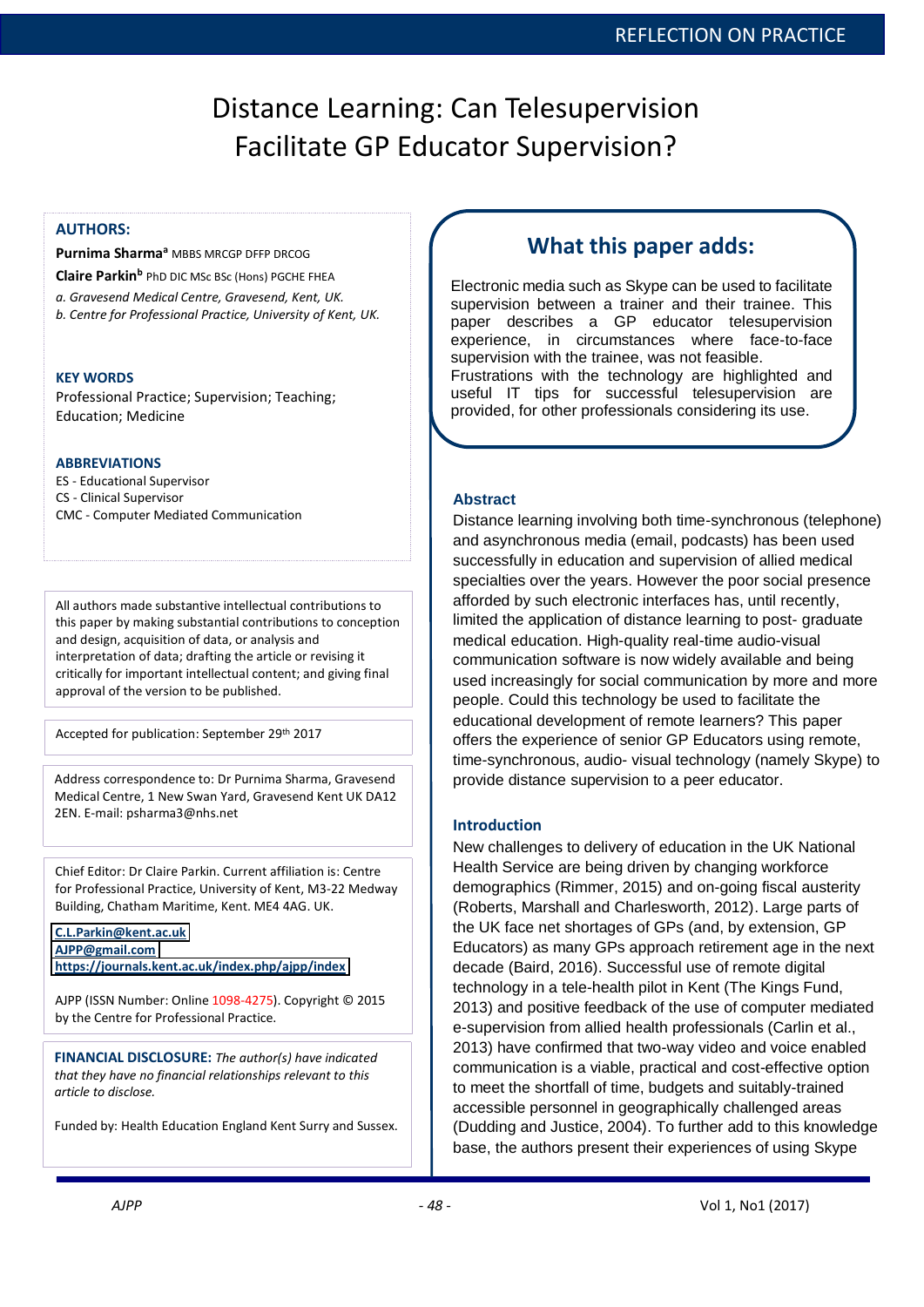(//.Skype.com, 2017) to provide educational supervision from a distance – known as 'telesupervision'.

#### **Objectives**

Remote technology has not yet been tested as a method of supervising medical educators. The purpose of this paper was:

- To reflect on the conduct of a remote telesupervision session in 'field conditions'
- To ascertain the feasibility of telesupervision as a triangulation tool in GP educator supervision
- To consider the ethical, legal and professional obligations of each party within this new realm of communication

#### **Methods**

This small-scale project took the form of an action research exercise, whereby 15 GP educators undertook a telesupervision training course followed by participatory telesupervision exercises within their own practices. The aim was to gain insight and enhanced experiences of providing supervision via Skype (//.Skype.com, 2017), via personal involvement and conduct of real-time supervision scenarios and to offer a portal for reflection. Three participants involved in each of the telesupervision exercises were:

- 1. The Clinical Supervisor (CS) an experienced GP with the requisite qualifications in clinical supervision
- 2. The trainee (T) a fully qualified doctor gaining experience in General Practice as part of their Foundation Year 2 Rotation
- 3. The Educational Supervisor (ES) an experienced GP Educator with a Post Graduate Certificate in Education.

A ten-minute face-to-face tutorial was conducted between the CS and the trainee, which was viewed in real time using Skype (//.Skype.com, 2017), by the first author of this paper, who was acting as the Educational Supervisor (ES). The ES was geographically separated from the dyad (the pair) but had the ability to interact with the remote dyad throughout.

One-to-one tutorials are valuable learning sessions where a trainee can discuss a difficult clinical case and receive feedback in a safe, confidential setting and are proven to enhance learner competence (Miller, 1990). The



remote ES was tasked with viewing the tutorial between the CS and his trainee with a focus on the CS and afterwards giving confidential feedback to the CS to facilitate the future development of the CS's supervisory skills. Evidence suggests that peer support in this manner has a positive impact on educator practice and confidence (Sneddon and MacVicar, 2016) and is recommended in the Guidance for Deaneries on the Standards for GP Speciality Training (RCGP, 2014). The tutorial gave context to the feedback making it more effective (Branch and Paranjape, 2002) by applying theoretical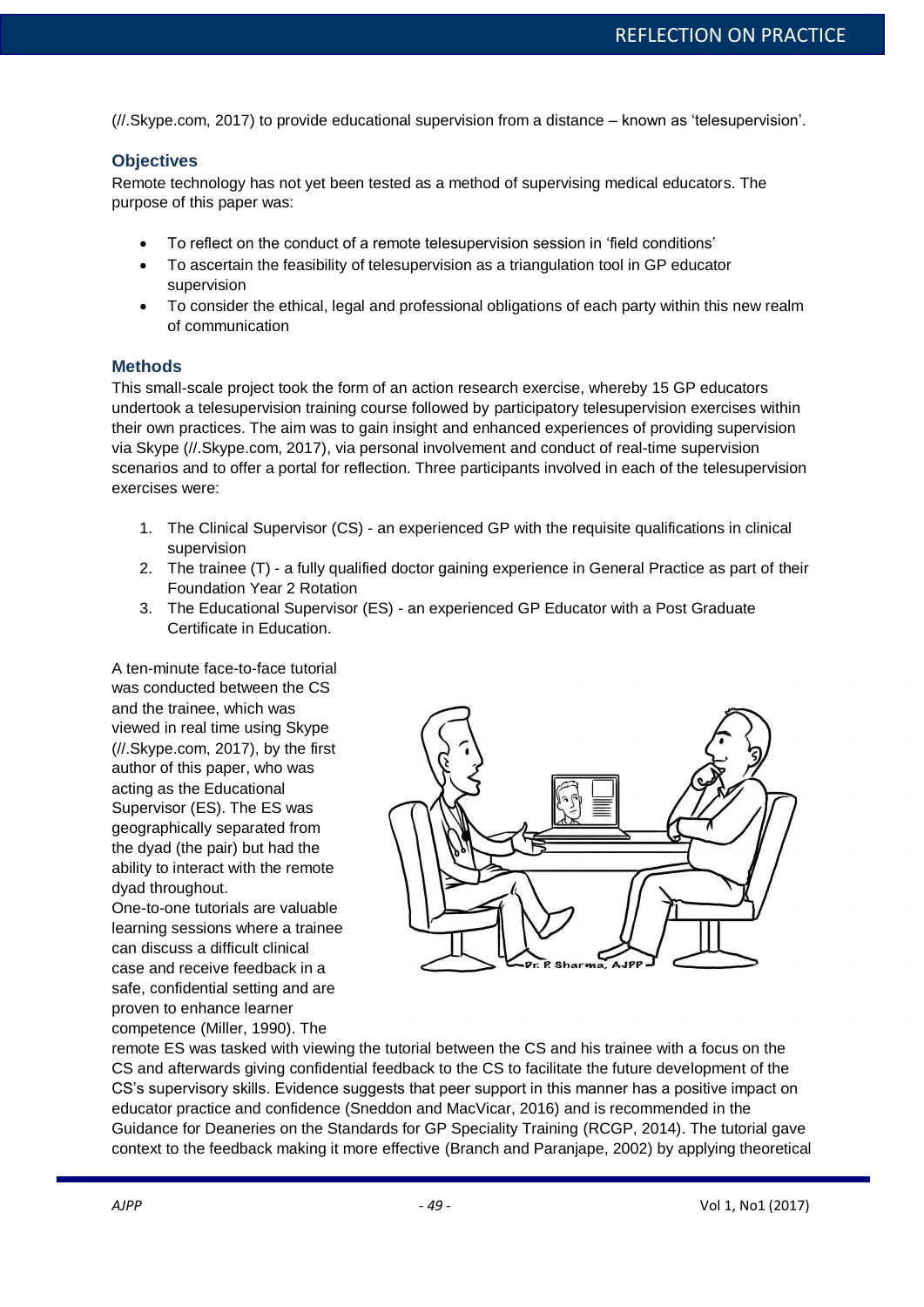knowledge to practical scenarios (Reason and Bradbury, 2001). Until now this has always been conducted in person, with the ES and CS viewing a recorded tutorial together and then the ES giving feedback for development to the CS. Telesupervision has not previously been applied in this setting.

#### **Explanation of the Technology**

The conversations between the dyad, and later between the CS and the remote ES, were recorded in audio-visual format using a licenced Skype (//.Skype.com, 2017) recording software package called SuperTinTin [\(www.superTiinTin.com,](http://www.supertiintin.com/) 2017). The kit required is detailed in Annex 1 below. Support in the form of one-to-one training and hands-on opportunities to try the IT kit / recording software is recommended when introducing new technologies (Markus, 1987) and this was provided, in advance, over two teaching days. In addition to expected stumbling blocks such as firewalls and complex passwords for software access, there were other unanticipated ones that needed more technology and repeated attempts to overcome. These frustrations have been recognised by other professionals using similar technologies (Wright and Griffiths, 2010) who recommend allocating time specifically for practice sessions prior to commencement of actual supervision.

A virtual tour of the respective teleconferencing rooms is recommended as it improves acquaintance with respective offices and can make distances seem less (Brandoff and Lombardi, 2012). It also allows both parties to identify potential confidentiality breaches. But the attendant practical difficulties on the day (Ethernet cable length and camera stability) had to be considered and as such the remote parties were verbally asked to check for open doors or windows where conversations may be overheard and to remove distractions such as telephones. Ideally such interactions should be without intervening tables or chairs (Hawkins and Shohet, 2012) but the need to rest the monitors on stable surfaces precluded this. Whether that produced a barrier is discussed later.

Valuable timesaving tips offered in the hands-on training day were incorporated on all three recording occasions (Annex 2).

#### **'In the field'**

Notwithstanding the help received during practice sessions, the author found the first two attempts to run telesupervision sessions in her workplace frustrating. The secure NHS N3 connection blocked the installation of SuperTinTin [\(www.SuperTinTin.com,](http://www.supertintin.com/) 2017) and the downloading of Skype (//.Skype.com, 2017). As SuperTinTin [\(www.SuperTinTin.com,](http://www.supertintin.com/) 2017) was compatible only with non-Mac computers, an additional one had to be sourced and two computers taken to the ES's own home to download Skype (//.Skype.com, 2017) and SuperTinTin [\(www.SuperTinTin.com,](http://www.supertintin.com/) 2017). During the first telesupervision attempt, connectivity and bandwidth restrictions diminished the audio quality and the images were received piecemeal in un-natural 'frozen' frames, which led to confusion about whether the recording had stopped or was on-going. This was very distracting both to the dyad during the tutorial and the ES who was concentrating on the supervision. It was accepted that due to this technological failure, satisfactory three-way supervision had not been achieved and the recording quality was too poor to use for reflection and submission. The second session was scheduled four weeks later (due to the intervening Christmas holidays) but by this time the SuperTinTin [\(www.SuperTinTin.com,](http://www.supertintin.com/) 2017) licence had expired and though the recording appeared to run smoothly with good visual and sound, it had not been saved. The session was repeated a third time once the updated version and new software licence was gained. With both computers plugged into Ethernet cables to circumvent the erratic Wi-Fi, the final attempt was successful both in transmitting and recording the tutorial and supervision sessions.

#### **Results**

#### **Reflection on the conduct of the remote supervision**

Prior experience of FaceTime [\(www.apple.com/mac/facetime,](http://www.apple.com/mac/facetime) 2017) and Skype (//.Skype.com, 2017) for social conversations had given the ES some familiarity with computer mediated communication (CMC) but less acquainted users may display dismissive internal attitudes which can affect the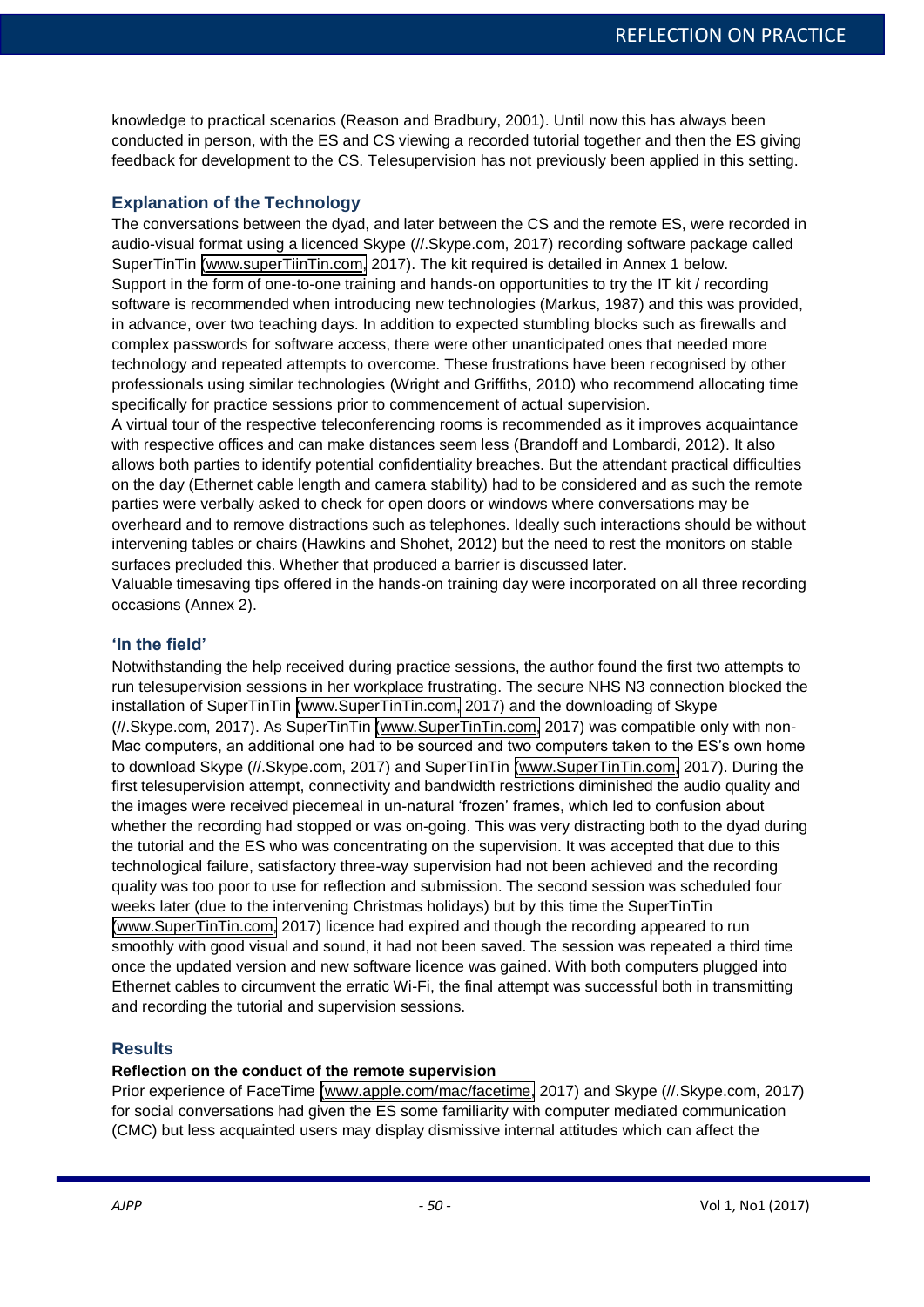learner's uptake of the technology (Muilenburg and Berge, 2005). More exposure to the technology and a willingness to learn are therefore needed in both teacher and learner for the success of esupervision (Rogers, 2000). In this experiment a good quality moving picture was essential in maintaining the social presence of the dyad and remote ES (Gunawardena, 1995) - an experience echoed by other users (Wright and Griffiths, 2010).

The positioning of the dyad was admittedly artificial given the limited field of view of the camera but this was acknowledged in advance and proximity violations were muted by necessity (Hall, 1969). The dyad was also aware of the need to face the camera as well as facing each other during conversation. This reduced their flexibility of posture and created a more artificial rigid positioning (Hawkins and Shohet, 2012) but this had also been discussed beforehand so did not hinder, thankfully, the interaction between them - proving how easily participants can adapt to CMC constraints if these are acknowledged beforehand (Gunawardena, 1995).

Eye contact was maintained throughout between the dyad and there was only one point of interruption from the ES when mentioning the time. The participants seemed to not notice the camera for most of the conversation and this was interpreted as a positive sign of being comfortable with the recording and the computer screen.

The supervision itself was easy to follow, courtesy of the high-resolution images transmitted via Skype (//.Skype.com, 2017). Alongside the verbal interaction between the trainee and supervisor, the ES could appreciate the supervisor's non-verbal immediacy behaviours in the form of mirrored posture and attentive listening with nods and appropriate facial expressions- all of which were instrumental in the trainee's engagement and overall positive learning experience (Gunawardena, 1995).



#### **Reflection on giving feedback in a virtual environment**

Giving feedback to peers can be difficult for reasons including lack of experience, social discomfort and problems with accuracy (Burgess and Mellis, 2015) and the Academy of Medical Educators recommends setting time aside to learn this skill itself. Feedback is easier to give if the feedback is solicited (Hewson and Little, 1998) and in this case, the initial consent process had established that giving feedback to the CS was the purpose and focus of the session. A good pre-existing relationship between the two parties also facilitates feedback-giving (McQueen et al., 2016) which was again the case here as the CS was a colleague with whom the author works (Ruiz, Mintzer and Leipzig, 2006). Where this does not exist, initial meetings in person are recommended to build such a relationship (Wright and Griffiths, 2010) and time thus spent can mitigate against some of the limited social presence experienced in distance supervision especially when technical failures are encountered (Dudding, 2008). These meetings also facilitate the establishment of a clear contract between the two parties, clarifying their individual responsibilities and the overall purpose and goals of the new distant relationship. The commitment thus forged between learner and supervisor is central to the success of the whole endeavour (Brandoff and Lombardi, 2012).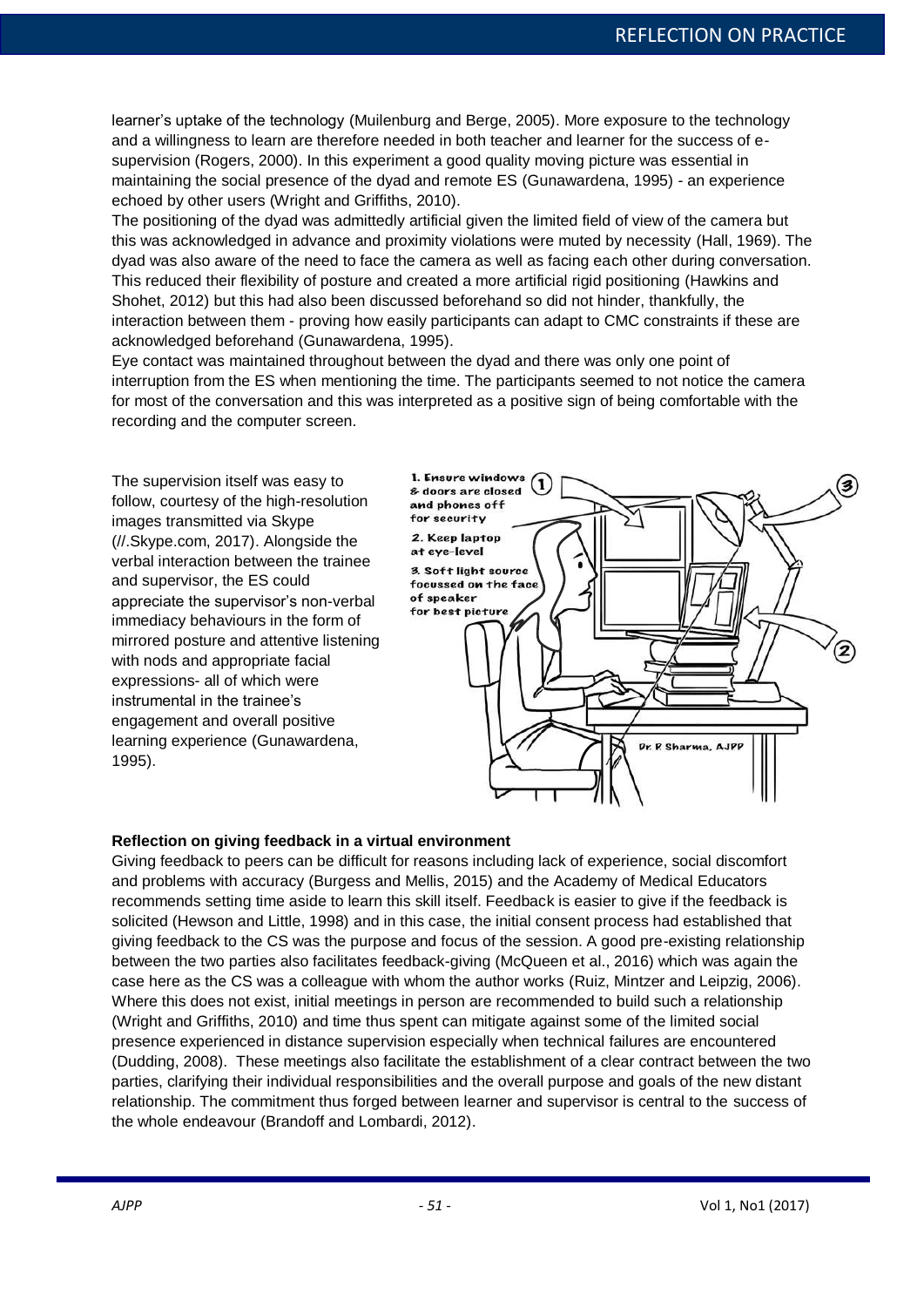One difficulty with Skype (//.Skype.com, 2017) technology is the conflict between maintaining eye contact with the camera (which is on top of the screen) versus maintaining eye contact with the screen image below. Trying to 'locate' the screen image near the camera can reduce some of this but cannot eliminate it - as others have also reported (Brandoff and Lombardi, 2012). Traditionally, eye contact is regarded as one of the most powerful ways of gathering feedback and a non-direct angle of gaze (at the screen) can impair either parties' experience of the interaction by violating an essential expectation (Argyle, 1972). Presently it requires one party to sacrifice their full view of the screen and focus their gaze on the camera in order that the other party perceive that direct eye contact is maintained.

The alternative, wherein both parties accept that focussing on the screen-images would give them constant direct visual contact with the other party but that party would appear to have a different gaze angle, may also be feasible but needs testing in future scenarios.

#### **Ethical Considerations**

The lack of conventions and rules around using technology for the specific purpose of telesupervision was recognised by all three participants. This 'policy vacuum' (Floridi, 2008) was approached pragmatically with the responsibility for ensuring ethical supervision resting with the ES given their leadership role in the exercise (Brandoff and Lombardi, 2012; Hawkins and Shohet, 2012). The active ethical principles in telesupervision include:

- i. Obtaining free and informed consent from the dyad, after clarifying the purpose of the recording
- ii. Maintaining patient confidentiality during the tutorial
- iii. Confirming safeguards for storage of the electronic data.

In addition to obtaining written consent before and after the recording session a verbal reminder of the purpose of the recording and reassurances around data protection repeated at the start and end of the recording helps to ensure full and informed consent is gained (Flory and Emanuel, 2004). The trainee and supervisor must remain mindful of their responsibility for preserving confidentiality when discussing patients in the context of teaching and training (GMC, 2009) by anonymising patient data during the tutorial.

Alongside these considerations, the ES must also ensure that the welfare of the learner- the CS in this case-remains central (Brandoff and Lombardi, 2012) and prevent against conflicts of power, status, authority and transference within the triad which can undermine the CS's learning (Haliburn, 2013). Another danger in real and virtual relationships is that of collusion between the parties (Sneddon and MacVicar, 2016) and the ES in this case must clearly understand their obligation to act in case serious concerns are uncovered during the supervision, and make this explicit to the learner in the initial contract (Hawkins and Shohet, 2012).

#### **Conclusions**

Whether telesupervision is truly flexible can be debated because conducting it still requires a fixed time and place for both parties to be present simultaneously. The time spent travelling to conventional supervision sessions was paradoxically valued by some as 'thinking time' in preparation for the upcoming supervision which can be reduced if it involved switching from one screen to another (Wright and Griffiths, 2010).

New technologies have simulated social presence to ever-greater levels of satisfaction (Dudding and Justice, 2004) but the rigid positioning of participants and frequently experienced bandwidth problems can be frustrating and risk missing potentially vital cues (Tong and Walther, 2015). Nevertheless, oneto one feedback focussed on the needs of the individual learner and following the principles of andragogy (Bandura, 1986) can be facilitated through telesupervision, and with the right safeguards in place to protect learners and patients, telesupervision can be a positive experience for both ES and CS.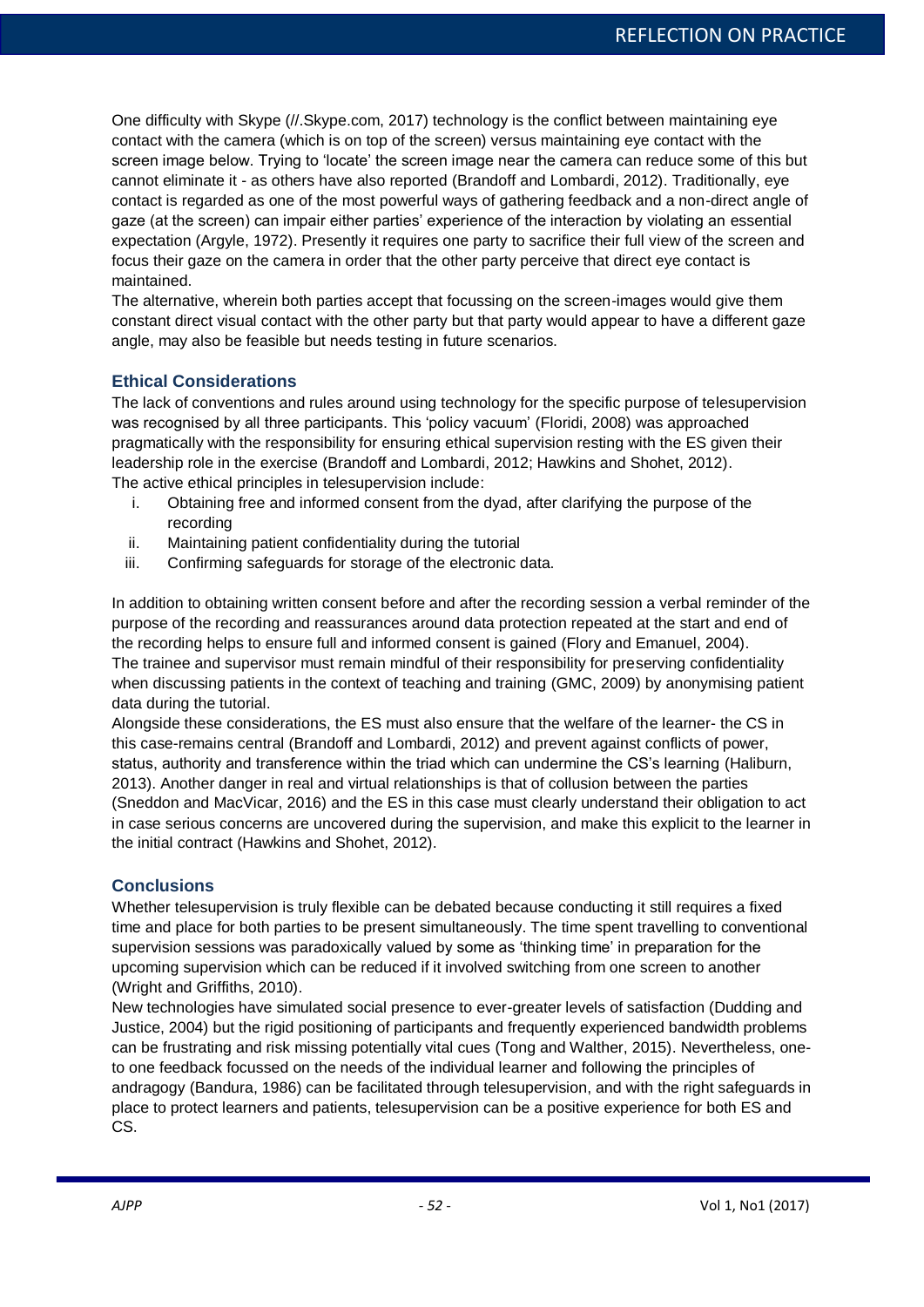In summary, CMC may prove a useful tool to maintain support for GP educators within the presentday constraints of the NHS but challenges to its implementation must be expected, even with comprehensive planning and training. However these are not insurmountable, as shown in this experiment. Research looking at similar technology in teacher training found that effective management of change, organisation support for users and adequate incentives to motivate adoption of new technology were crucial to successful implementation (Brzycki and Dudt, 2005). *"Making judgements about (a new technology) soon after its launch is like saying Gareth Malone's choirs were hopeless after their first rehearsal"* 

Dick Vinegar, the Patient from hell, writing for the Guardian 3 Dec 2013

------------------------------------------------------------------------------------------------------

#### **References**

Argyle, M. (1972) 'Non-verbal communication in human social interaction', Non-verbal Communication, p. xiii, 443.

Baird, B. (2016) Understanding pressures in general practice, The King's Fund. Available at: https://www.kingsfund.org.uk/publications/pressures-in-general-practice (Accessed: 2 April 2017).

Bandura, A. (1986) Social foundations of thought and action : a social cognitive theory / Albert Bandura. Englewood Cliffs, N.J: Prentice-Hall.

Branch, W. T. and Paranjape, A. (2002) 'Feedback and reflection: teaching methods for clinical settings.', *Academic medicine : journal of the Association of American Medical Colleges*, 77(12 Pt 1), pp. 1185–1188. doi: 10.1097/00001888-200212000-00005.

Brandoff, R. and Lombardi, R. (2012) 'Miles Apart: Two Art Therapists' Experience of Distance Supervision', Art Therapy, 29(2), pp. 93–96. doi: 10.1080/07421656.2012.683729.

Brzycki, D. and Dudt, K. (2005) 'Overcoming Barriers to Technology Use in Teacher Preparation Programs', Journal of Technology and Teacher Education, 13(4), pp. 619–641.

Burgess, A. and Mellis, C. (2015) 'Feedback and assessment for clinical placements: achieving the right balance.', Advances in medical education and practice, 6, pp. 373–381. doi: 10.2147/AMEP.S77890.

Carlin, C. H., Boarman, K., Carlin, E. and Inselmann, K. (2013) 'The Use of E-supervision to Support Speech-Language Pathology Graduate Students during Student Teaching Practica.', International journal of telerehabilitation, 5(2), pp. 21–31. doi: 10.5195/ijt.2013.6128.

Dudding, C. C. (2008) 'Digital Videoconferencing: Applications Across the Disciplines', Communication Disorders Quarterly, 30(3), pp. 178–182. doi: 10.1177/1525740108327449.

Dudding, C. C. and Justice, L. M. (2004) 'An E-Supervision Model: Videoconferencing as a Clinical Training Tool', Communication Disorders Quarterly, 25(3), pp. 145–151. doi: 10.1177/15257401040250030501.

Facetime (2017) [www.apple.com/mac/facetime](http://www.apple.com/mac/facetime) (Accessed 17<sup>th</sup> June 2017).

Floridi, L. (2008) The Blackwell Guide to the Philosophy of Computing and Information. Wiley: Blackwell Philosophy Guides. Available at: https://books.google.co.uk/books?id=a37OrM9IUagC.

Flory, J. and Emanuel, E. (2004) 'Interventions to improve research participants' understanding in informed consent for research: a systematic review', *JAMA: the journal of the American Medical* Association, 292(13), pp. 1593–1601. doi: 10.1001/jama.292.13.1593.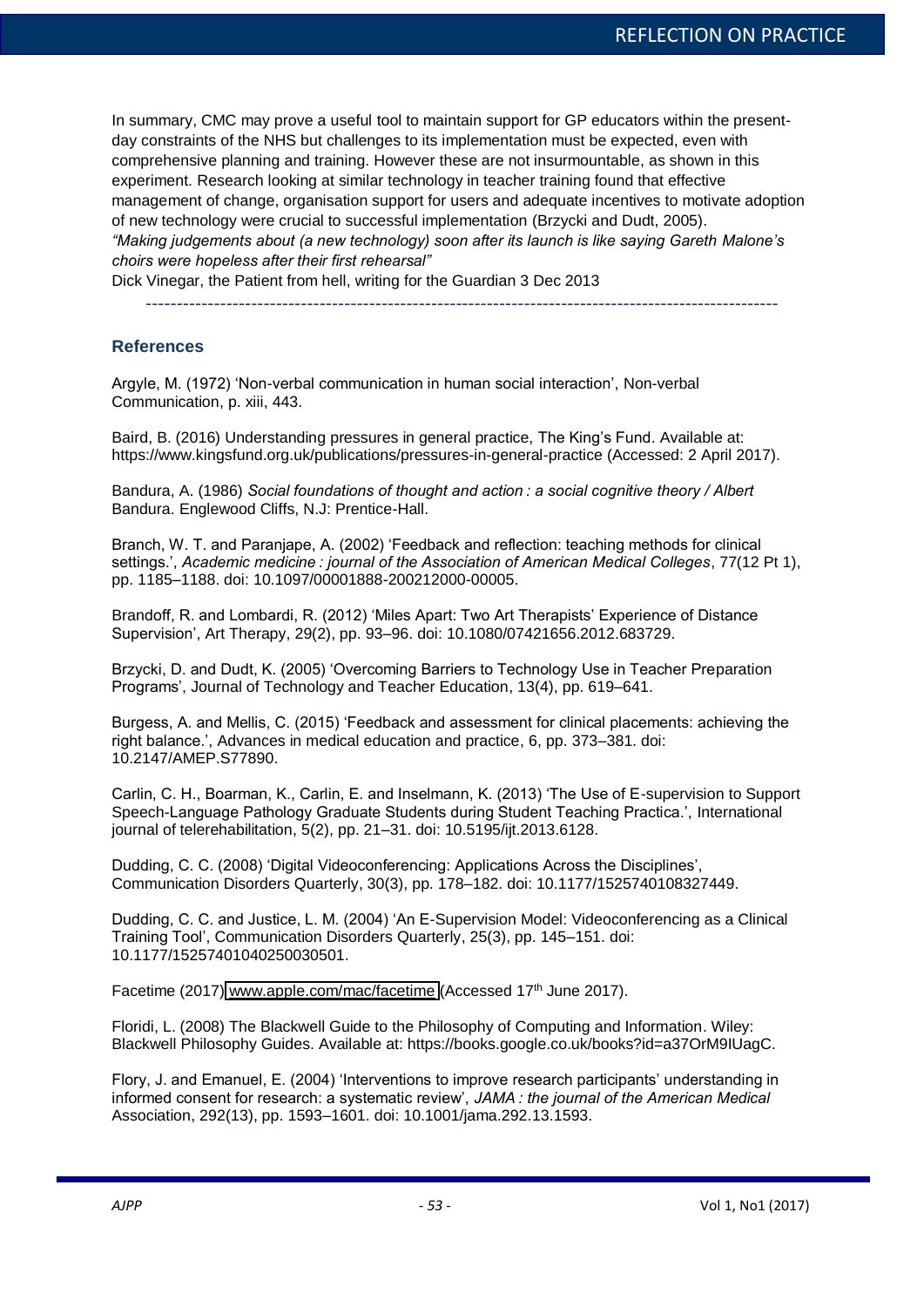GMC (2009) 'Confidentiality: disclosing information for education and training purposes', General Medical Council. Available at: http://www.gmc-

uk.org/Confidentiality\_disclosing\_info\_for\_education.pdf\_58821264.pdf (Accessed: 23 March 2017).

Gunawardena, C. N. (1995) 'Social Presence Theory and Implications for Interaction and Collaborative Learning in Computer Conferences', International Journal of Educational Telecommunications, 1(2), pp. 147–166. doi: 10.1111/j.1541-0420.2011.01694.x.

Haliburn, J. (2013) 'Advances in Clinical Supervision Innovation and Practice The New South Wales Institute of Psychiatry Leading provider of continuing professional education in mental health in Australia A selection of papers presented at the Advances in', in Clinical Supervision Conference. Sydney, Australia, pp. 4–6. Available at:

http://www.nswiop.nsw.edu.au/conference/resources/monograph.pdf (Accessed: 2 April 2017).

Hall, E. (1969) *The Hidden Dimension: man's use of space in public and in private*. USA: Anchor Books.

Hawkins, P. and Shohet, R. (2012) Supervision In The Helping Professions. Open University Press (Open University Press). Available at: https://books.google.co.uk/books?id=9z7EM9BtpGQC.

Hewson, M. G. and Little, M. L. (1998) 'Giving Feedback in Medical Education ', Journal of General Internal Medicine. Blackwell Science, Inc., 13(2), pp. 111–116. doi: 10.1046/j.1525- 1497.1998.00027.x.

Markus, M. L. (1987) 'Toward a "Critical Mass" Theory of Interactive Media: Universal Access, Interdependence and Diffusion', Communication Research, pp. 491–511. doi: 10.1177/009365087014005003.

McQueen, S. A., Petrisor, B., Bhandari, M., Fahim, C., McKinnon, V. and Sonnadara, R. R. (2016) 'Examining the barriers to meaningful assessment and feedback in medical training', The American Journal of Surgery, 211(2), pp. 464–475. doi: 10.1016/j.amjsurg.2015.10.002.

Miller, G. E. (1990) 'The assessment of clinical skills/competence/performance', Academic Medicine, 65(9), pp. S63-7. doi: 10.1097/00001888-199009000-00045.

Muilenburg, L. Y. and Berge, Z. L. (2005) 'Student barriers to online learning: A factor analytic study', Distance Education, 26(1), pp. 29–48. doi: 10.1080/01587910500081269.

RCGP (2014) 'Guidance for deaneries/ LETBs on the standards for GP speciality training', COGPED. Available at: https://www.google.co.uk/?gws\_rd=ssl#q=gp+educator+feedbacl&\* (Accessed: 1 April 2017).

Reason, P. and Bradbury, H. (2001) 'Handbook of Action Research: Participative Inquiry and Practice', SAGE Publications. Available at: https://books.google.co.uk/books?id=v5TQfaZqZxEC.

Rimmer, A. (2015) 'Why don't we train more doctors than we need?', British Medical Journal, p. 3. Available at:

http://careers.bmj.com/careers/advice/Why\_don't\_we\_train\_more\_doctors\_than\_we\_need%3F.

Roberts, A., Marshall, L. and Charlesworth, A. (2012) 'A decade of austerity?' Available at: https://www.nuffieldtrust.org.uk/files/2017-01/decade-of-austerity-summary-web-final.pdf (Accessed: 19 March 2017).

Rogers, P. L. (2000) 'Barriers to Adopting Emerging Technologies in Education', Journal of Educational Computing Research, 22(4), pp. 455–472. doi: 10.2190/4UJE-B6VW-A30N-MCE5.

Ruiz, J. G., Mintzer, M. J. and Leipzig, R. M. (2006) 'The Impact of E-Learning in Medical Education', Academic Medicine, 81(3). Available at: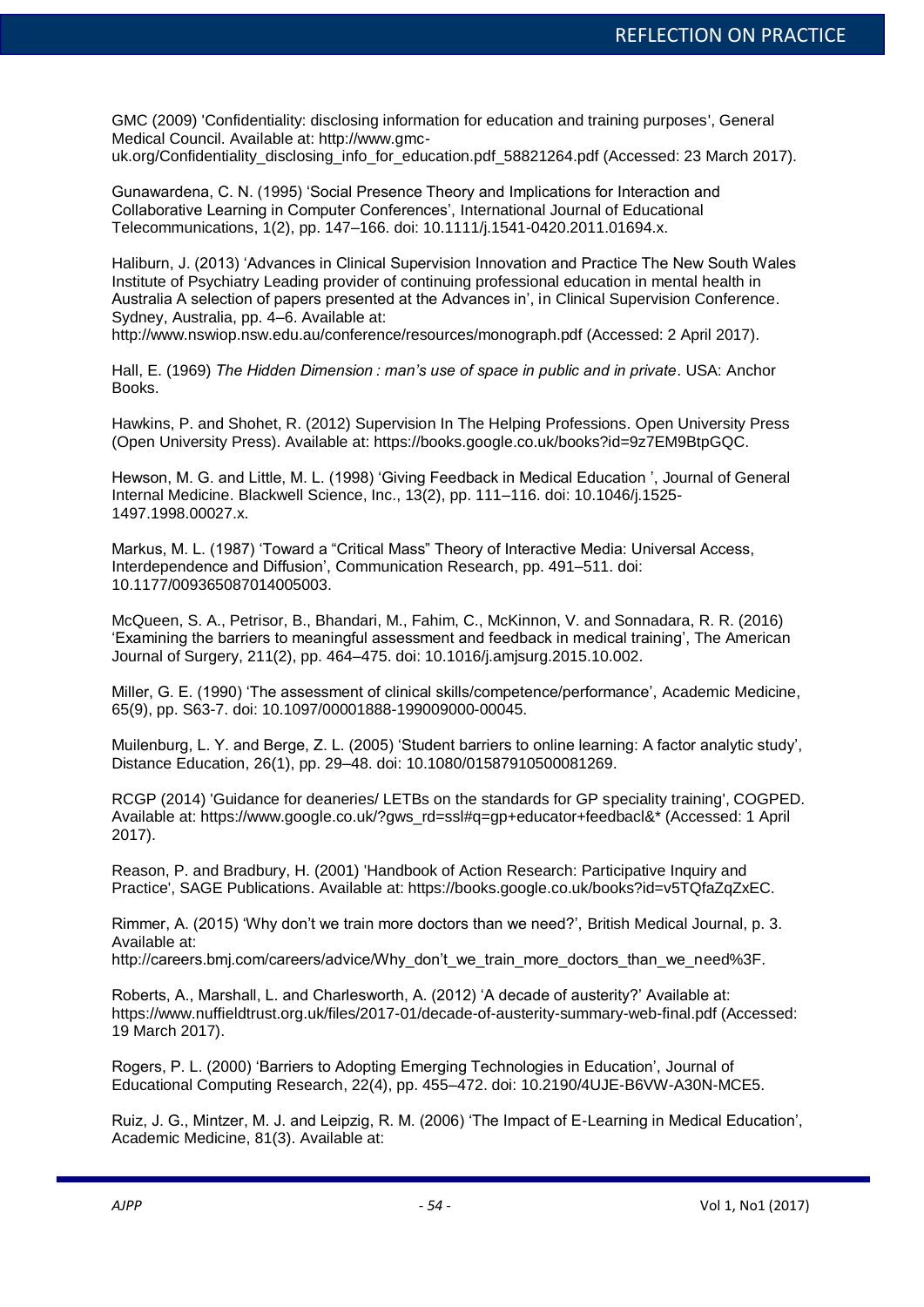http://journals.lww.com/academicmedicine/Fulltext/2006/03000/The\_Impact\_of\_E\_Learning\_in\_Medic al Education.2.aspx.

Skype (2017). Available at: https://www.skype.com/en/ (Accessed: 2 June 2017).

Sneddon, A. and MacVicar, R. (2016) 'Annual trainer peer-review: impact on educational practice and sense of community', Education for Primary Care. Taylor & Francis, 27, pp. 114–120. doi: 10.1080/14739879.2016.1147136.

Super Tintin (2017). Available at: http://www.supertintin.com/ (Accessed: 2 June 2017).

The Kings Fund (2013) 'Telecare and telehealth', *The King's Fund*, Telecare and Telehealth. Available at: http://www.kingsfund.org.uk/topics/telecare-and-telehealth.

Tong, S. T. and Walther, J. B. (2015) 'The Confirmation and Disconfirmation of Expectancies in Computer- Mediated Communication', Communication Research, 42(2), pp. 186–212. doi: 10.1177/0093650212466257.

Vinegr, Dick (2017) 'The rise and fall of telehealth in 2013', The Guardian. Available at: https://www.theguardian.com/healthcare-network/2013/dec/03/nhs-telehealth-rise-and-fall (Accessed: 17 June 2017).

Wright, J. and Griffiths, F. (2010) 'Reflective practice at a distance: using technology in counselling supervision', Reflective Practice, 11(5), pp. 693–703. doi: 10.1080/14623943.2010.516986.

------------------------------------------------------------------------------------------------------

#### **Annex 1:** Basic Resources needed for Successful Telesupervision

- 1. Private Room not near patient waiting room, or where conversations can be overheard. Neutral, well lit, background.
- 2. Phone(s) switched off or redirected.
- 3. Privacy notice on outside of door.
- 4. iPad (with charger) or Laptop/Desktop PC at one end of the remote location, plus
- 5. Laptop/Desktop PC of regulatory standards with antivirus software and password protection at the other location (Required for recording of conversation and storage on encrypted hard drive).
- 6. Charger for laptops
- 7. Headphones
- 8. Screen-mounted, wide-angled, web-cameras
- 9. Microphones
- 10. USB sticks
- 11. Ethernet cables x2